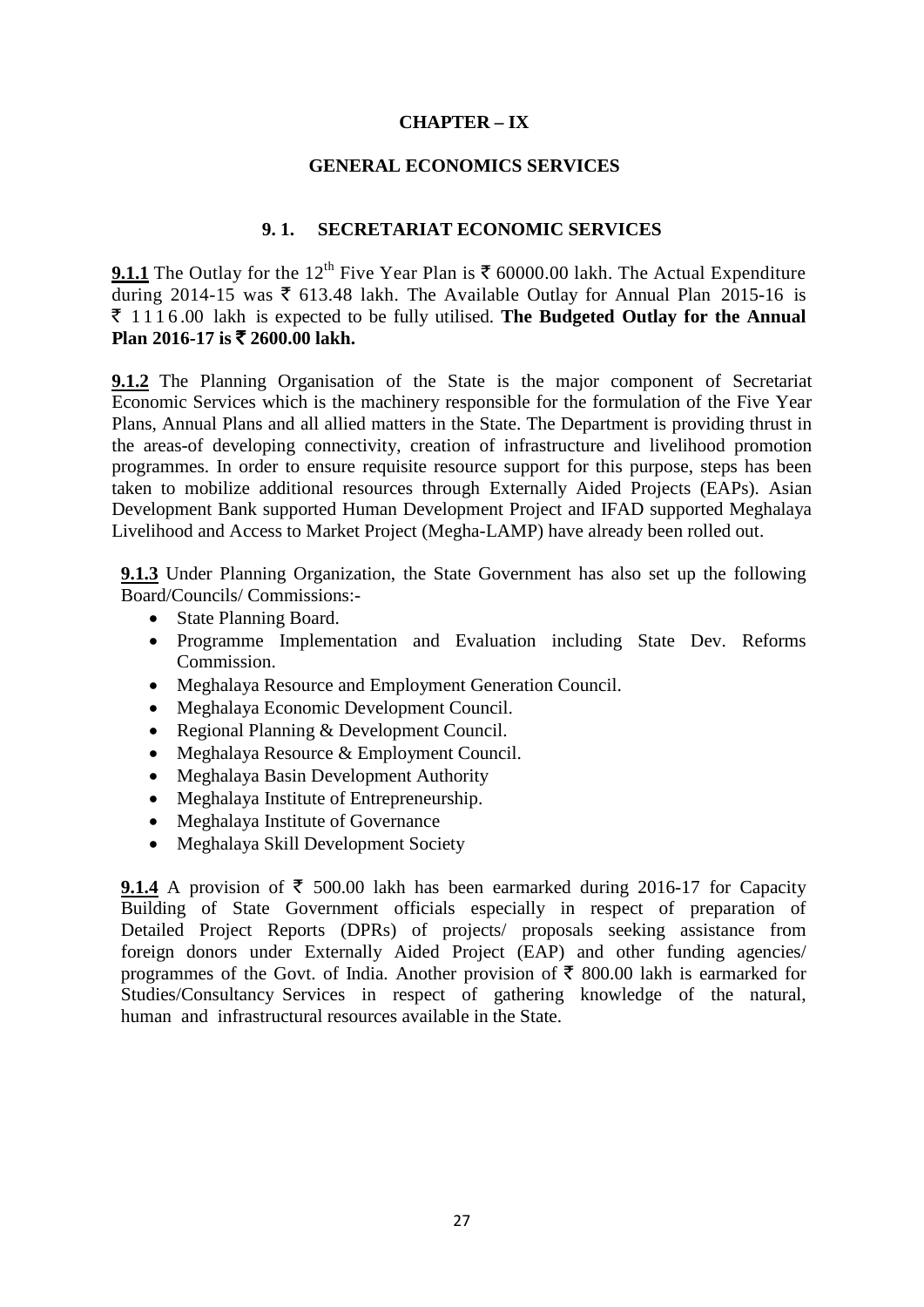# **9.2 SURVEY AND STATISTICS**

**9.2.1** The Directorate of Economics and Statistics is primarily engaged in the field of collection, tabulation, compilation, analysis, processing and interpretation of Statistical information pertaining to various sectors of the economy and disseminating of the same to user agencies. The Objective is to coordinate Statistical activities of all Departments of the state, monitoring and liaison with various agencies of Government and supplying statistical data to Planners, Administrators in the form of reports to cater the needs of effective Planning Processes and administration of the State.

**9.2.2** In the 12<sup>th</sup> Five year Plan Period, the following ongoing schemes are being taken up by the Directorate:

State Plan:

- (i) National Sample Survey
- (ii) Data Rank & Electronic Data Processing (Crop Insurance Scheme)
- (iii) Modern Data Processing Unit
- (iv) Agricultural Statistics Division .

Centrally Sponsored Scheme:

- (i) India Statistical Strengthening Project (ISSP).
- (ii) Basic Statistics for Local Level Development.

Central Sector Scheme:

- (i) Urban Statistics for HR & Assessments(USHA).
- (ii) Sixth Economic Census.
- $(iii)$  Grants in Aid under  $13<sup>th</sup>$  Finance Commission.

**9.2.3** The Outlay for the 12<sup>th</sup> Five Year Plan (2012-17) is  $\bar{\tau}$  1500.00 lakh. The Actual Expenditure during 2014-15 is  $\bar{\xi}$  76.99 lakh. The Available Outlay for Annual Plan 2015-16 is  $\bar{\xi}$  76.00 lakh and the Anticipated Expenditure for the year 2015-16 is  $\bar{\xi}$  76.00 lakh. **The Budgeted** Outlay for the Annual Plan 2016-17 is  $\bar{\tau}$  85.00 lakh.

### **9.3. VOLUNTARY ACTION FUND**

**9.3.1** The objectives of Voluntary Action Fund is to encourage and promote voluntary institutions for socio economic development, reducing dependence on Government, promotion of self-reliance and accelerated rural and tribal development through voluntary action. Eligible VAs/ NGOs are extended financial assistance for organising / conducting training programmes, workshops, seminars of public importance, etc., at the International, National, Regional and District level.

**9.3.2** The Outlay for the Twelfth Five Year Plan (2012-17) is  $\bar{\tau}$  2500.00 lakh. The Actual Expenditure during Annual Plan 2013-14 was  $\bar{\tau}$  500.00 lakh. However, during 2014-15 no expenditure was incurred. The Available Outlay for 2015-16 is  $\bar{\xi}$  400.00 lakh and the entire amount is expected to be utilized. **The Budgeted Outlay for 2016-17 is** ` **400.00 lakh**.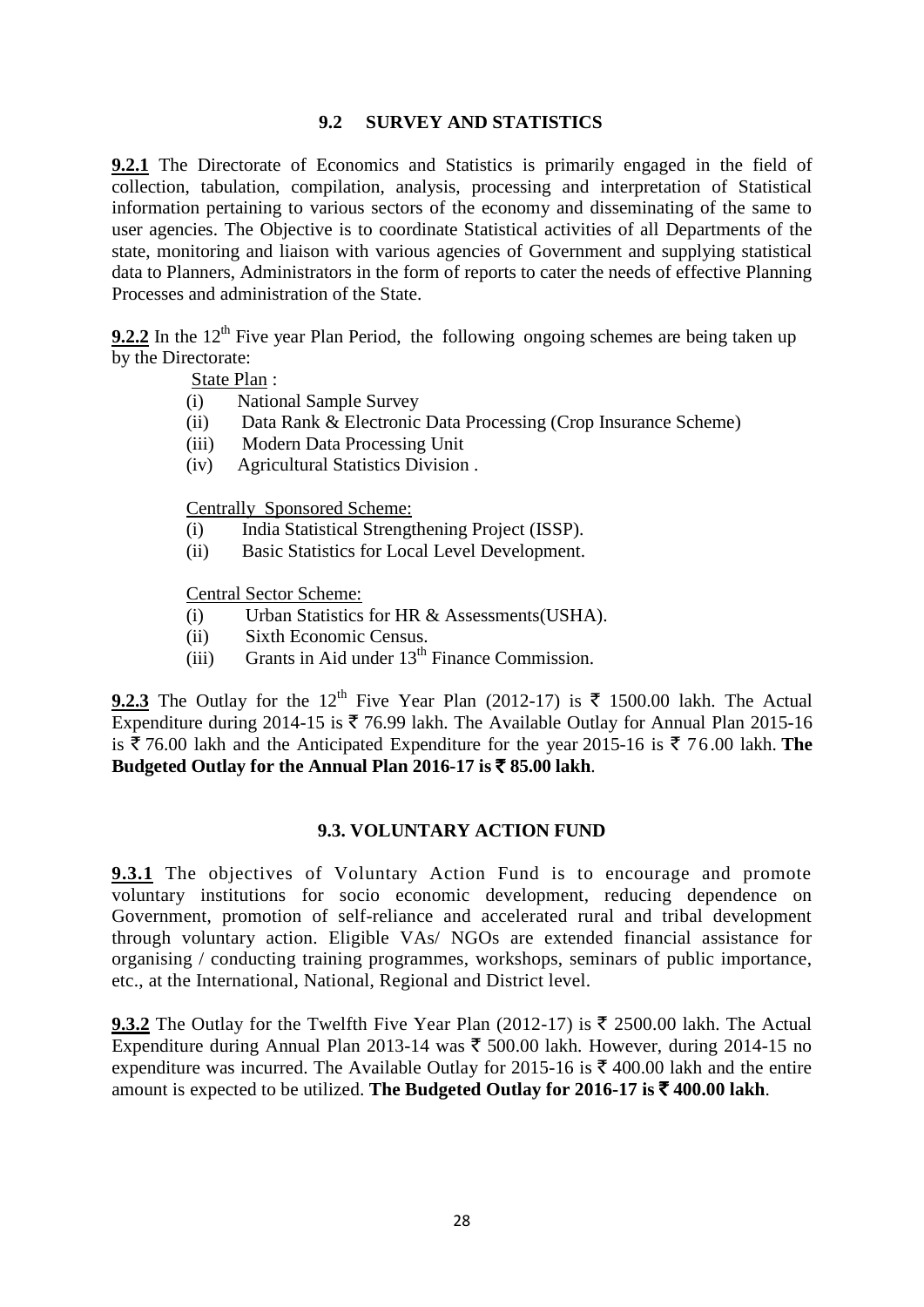#### **9.4 FOOD & CIVIL SUPPLILES**

**9.4.1** The Outlay for the 12<sup>th</sup> Five Year Plan (2012-2017) is  $\bar{\tau}$  850.00 lakh. The Actual expenditure during 2014-15 was  $\bar{\xi}$  1731.99 lakh. The Available Outlay during 2015-16 is  $\bar{\xi}$ 7170.00 lakh and is expected to be fully utilized. **The tentative Budgeted Outlay during 2016-17 is** ` **8500.00 lakh**. The important schemes are Annapurna, Family Identity Card, Consumer Protection / Awareness Programme, State Commission, Computerization, Maintenance / Improvement of Staff quarters, End-to-end Computerization of TPDS Operations, Subsidy for procurement of PDS Sugar, Consumer Welfare Fund, Strengthening of Consumer Disputes Redressal Agencies, National Food Security Act, 2013 and Meghalaya State Food Commission.

#### **9.5. AUTONOMOUS DISTRICT COUNCILS**

**9.5.1** The Twelfth Plan (2012-2017) Outlay for District Council Affairs Department is  $\bar{\mathcal{F}}$  2800.00 lakh and the actual expenditure during 2014-15 is Nil. The Available outlay for the Annual Plan 2015-16 is  $\bar{\tau}$  285.00 lakh and the amount is anticipated to be utilized in full. The Tentative Budgeted Outlay for the Annual Plan  $2016-17$  is  $\overline{\xi}$  10000.00 Lakh.

**9.5.2** The District Councils are the Autonomous bodies constituted under the Sixth Schedule of the Constitution of India. They have been invested with certain powers not only for legislation and administration in respect of tribal interest, but, also with executive and judiciary powers. However, since the Autonomous District Councils have a narrow resource base, the State Government in consultation with the Planning Commission have been extending Grant-in-aid to them from time to time under the State Plan to enable them to take up rural development programmes in areas like approach roads, bridges, foot paths, drinking wells, Village markets, play grounds etc. Grant-in-aid is also given for the construction of the District Councils' administrative and functional buildings. The funds available each year is divided between the three Autonomous District Councils of Khasi Hills, Garo Hills and Jaintia Hills in the ratio of 9:8:3.

#### **9.6 LEGAL METROLOGY**

**9.6.1** The Department of Legal Metrology is responsible for maintaining accuracy and Uniformity of all weights & measures, weighing and measuring instruments used by the Government, Semi Government, Factories, Industries, Traders etc. in hats, markets and other trading centre etc. in the State. To enable the Department to implement and enforce effectively the various provisions of the Legal Metrology Act, 2009, the Legal Metrology (Packaged Commodities) Rules,2011, the Legal Metrology (General) Rules, 2011 and the Meghalaya Legal Metrology (Enforcement) Rules, 2011 the Department proposed to implement the following Schemes during the Annual Plan 2016-2017, where an amount of ` **70.00 lakh is the tentative Budgeted Outlay during 2016-17**. The 12th Five Year Plan Outlay is  $\bar{\xi}$  550.00 lakh. The actual expenditure during 2014-15 was  $\bar{\xi}$  52.69 lakh. The Available Outlay during 2015-16 is  $\bar{\tau}$  67.00 lakh which is expected to be fully utilized.